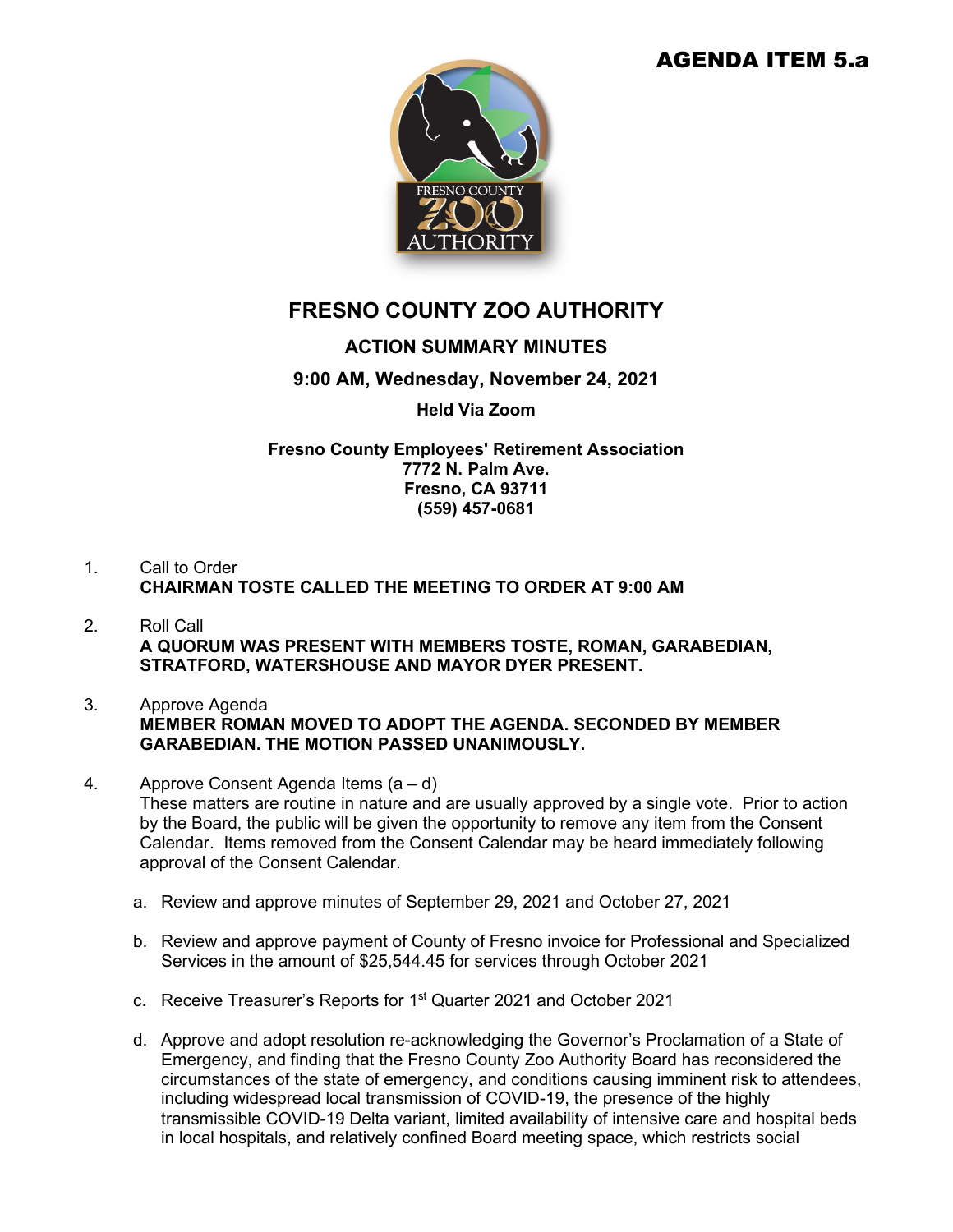distancing, have caused, and will continue to cause, conditions of peril to the safety of persons attending Board meetings of the Fresno County Zoo Authority, and continue to directly impact the ability of the Board members to meet safely in person, and re-authorizing the Fresno County Zoo Authority to conduct its Board meetings without compliance with paragraph (3) of subdivision (b) of Government Code section 54953, as authorized by subdivision (e) of section 54953, provided that Fresno County Zoo Authority shall comply with all requirements of Government Code section 54953 to provide the public with access to all Board meetings.

**MAYOR DYER MOVED TO APPROVE THE CONSENT ITEMS. SECONDED BY MEMBER GARABEDIAN. THE MOTION PASSED UNANIMOUSLY.**

- 5. Receive Fresno Chaffee Zoo Director's report **RECEIVED. DIRECTOR JON DOHLIN REPORTED ON CURRENT PROJECTS STATUS.**
- 6. Receive Fresno Chaffee Zoo Corporation September 2021 Year-to-Date Financial Report and October 2021 Early Insights **RECEIVED. INTERIM CFO NORA CROW REPORTED ON ATTENDANCE, REVENUES AND EXPENDITURES. PPPC FORGIVENESS APPLICATION SUBMISSION IN PROGRESS. REVIEWED THE BALANCE SHEET.**
- 7. Receive staff reports **RON ALEXANDER REPORTED ON THE NEED TO HOLD A BOARD MEETING PRIOR TO THE NEXT REGULARLY SCHEDULED MEETING TO MEET THE AB 361 30-DAY REQUIRMENT TO CONTINUE TO CONDUCT MEETINGS VIA ZOOM.**

**MEMBER ROMAN MOVED TO ADD THE DISCUSSION TO THE AGENDA. SECONDED BY MEMBER WATERHOUSE.**

**FOLLOWING DISCUSSION, MEMBER ROMAN MOVED TO HOLD THE NEXT MEETING ON DECEMBER 22, 2021. SECONDED BY MEMBER WATERHOUSE. THE MOTION PASSED UNANIMOUSLY.**

- 8. Chair's comments **NO ADDITIONAL COMMENTS**
- 9. Board Member comments **NO ADDITIONAL COMMENTS**
- 10. Public Comments

This portion of the meeting is reserved for persons desiring to address the board on matters within the Board's jurisdiction that are not on the Agenda. Attention is called to the fact that the Board is prohibited from taking any action on matters that are not on the Agenda. Members of the public are limited to three minutes to speak during Public Comments as well as for each item on the agenda. Before beginning comments, please state for the record your name and affiliation, if any. Should no members of the public immediately speak during this time, 15 minutes will be allotted to provide sufficient time for members of the public to do so. **HELD. NONE RECEIVED.**

11. Adjourn

**THERE BEING NO FURTHER BUSINESS BEFORE THE BOARD, MEMBER ROMAN MOVED TO ADJOURN, SECONDED BY MAYOR DYER AND PASSED UNANIMOULSY. CHAIRMAN TOSTE ADJOURNED THE MEETING AT 9:49 AM.**